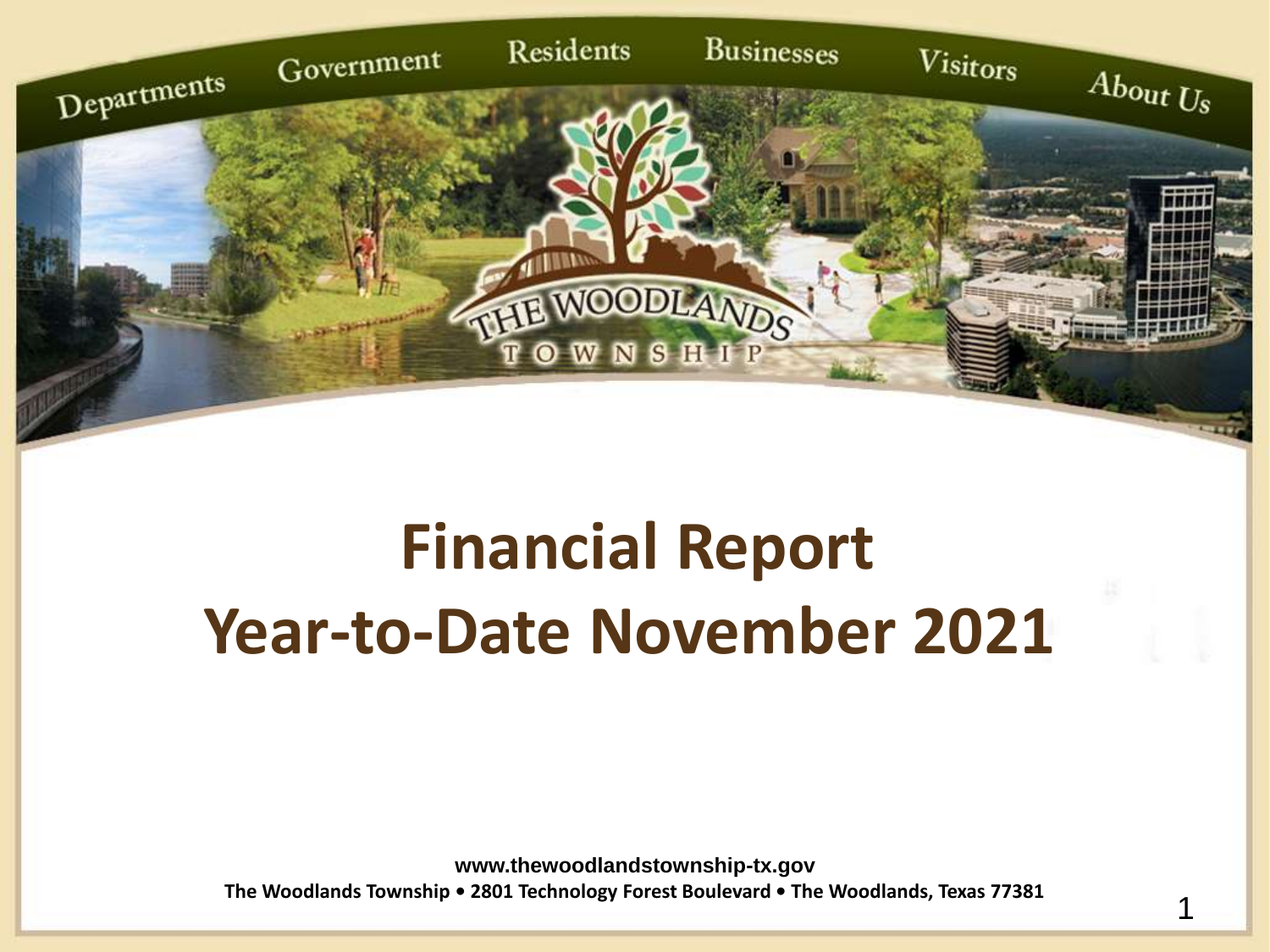|                                                                  | <b>The Woodlands Township</b>        |               |                 |  |  |  |  |  |  |  |
|------------------------------------------------------------------|--------------------------------------|---------------|-----------------|--|--|--|--|--|--|--|
|                                                                  | <b>General Fund Budget vs Actual</b> |               |                 |  |  |  |  |  |  |  |
| For the Eleven Months Ended November, 2021                       |                                      |               |                 |  |  |  |  |  |  |  |
| <b>YTD</b><br><b>YTD</b><br><b>YTD</b>                           |                                      |               |                 |  |  |  |  |  |  |  |
|                                                                  | <b>Budget</b>                        | <b>Actual</b> | <b>Variance</b> |  |  |  |  |  |  |  |
| <b>REVENUES</b>                                                  |                                      |               |                 |  |  |  |  |  |  |  |
| <b>Tax Revenue</b>                                               |                                      |               |                 |  |  |  |  |  |  |  |
| Sales and Use Tax                                                | 25,195,891                           | 26,535,922    | 1,340,031       |  |  |  |  |  |  |  |
| Sales Tax Transfers (EDZ)                                        | 21,889,302                           | 2,554,010     |                 |  |  |  |  |  |  |  |
| <b>Subtotal</b>                                                  | 47,085,193                           | 50,979,234    | 3,894,041       |  |  |  |  |  |  |  |
| Property Tax (M&O)                                               | 43,134,754                           | 44,245,595    | 1,110,841       |  |  |  |  |  |  |  |
| <b>Events Admission Tax</b>                                      | 1,325,841                            | 933,375       | (392, 466)      |  |  |  |  |  |  |  |
| <b>Hotel Tax Transfers</b>                                       | 671,059                              | 164,496       | (506, 563)      |  |  |  |  |  |  |  |
|                                                                  | 92,216,847                           | 96,322,698    | 4,105,851       |  |  |  |  |  |  |  |
| <b>Other Sources</b>                                             |                                      |               |                 |  |  |  |  |  |  |  |
| <b>Program Revenues</b>                                          | 5,842,050                            | 6,269,481     | 427,431         |  |  |  |  |  |  |  |
| <b>Administrative Fees</b>                                       | 227,375                              | 356,092       | 128,717         |  |  |  |  |  |  |  |
| <b>Grants and Contributions</b>                                  | 132,500                              | 80,643        | (51, 857)       |  |  |  |  |  |  |  |
| Interest Income                                                  | 830,945                              | 438,354       | (392, 591)      |  |  |  |  |  |  |  |
| Other Income                                                     | 3,242,642                            | 3,847,444     | 604,802         |  |  |  |  |  |  |  |
| <b>Other Transfers In</b>                                        | 130,000                              | 169,034       | 39,034          |  |  |  |  |  |  |  |
| <b>TOTAL REVENUES</b><br>4,861,386<br>102,622,359<br>107,483,745 |                                      |               |                 |  |  |  |  |  |  |  |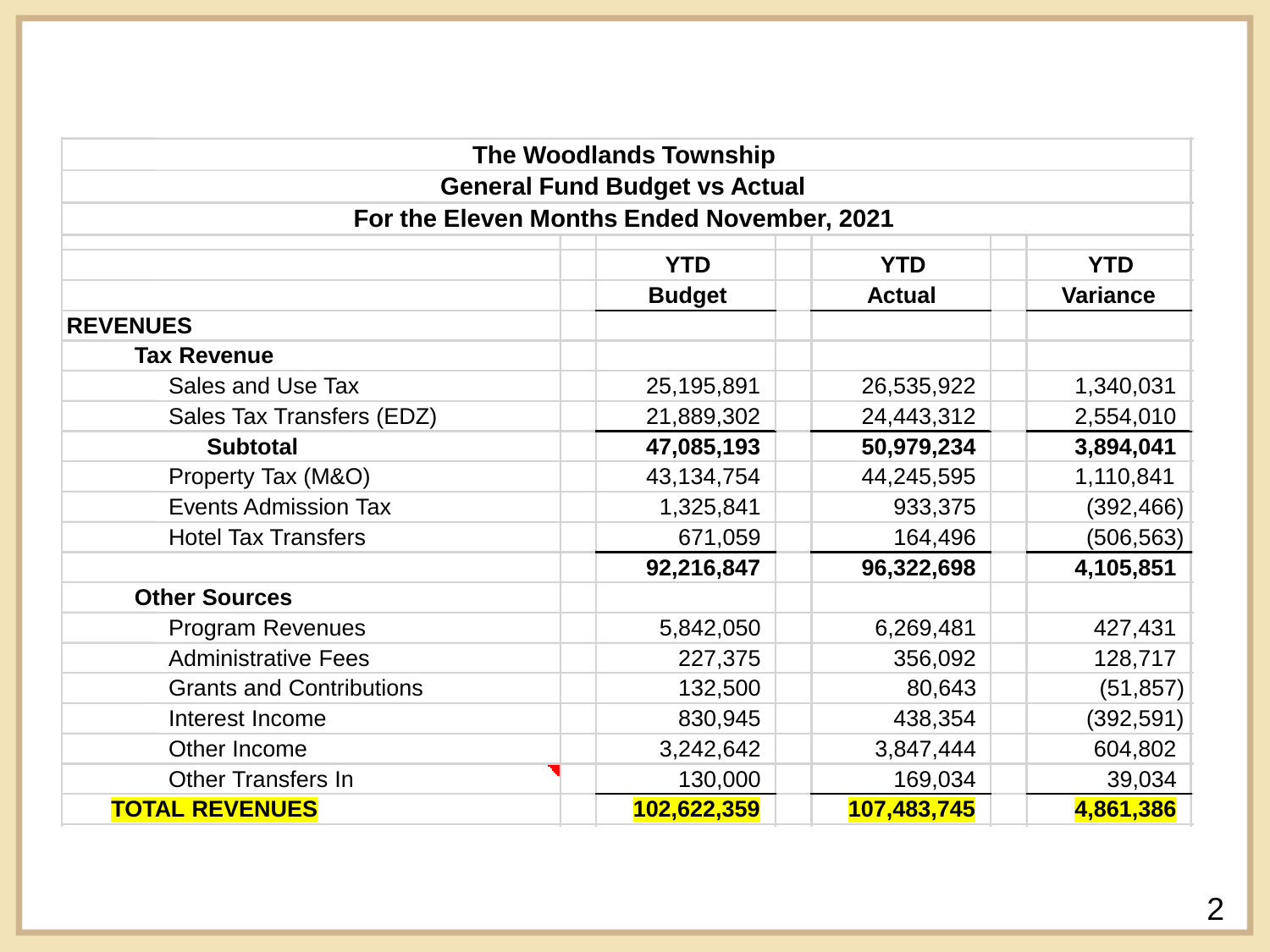|                                                | <b>The Woodlands Township</b>        |               |                 |  |  |  |  |  |  |  |
|------------------------------------------------|--------------------------------------|---------------|-----------------|--|--|--|--|--|--|--|
|                                                | <b>General Fund Budget vs Actual</b> |               |                 |  |  |  |  |  |  |  |
| For the Eleven Months Ended November, 2021     |                                      |               |                 |  |  |  |  |  |  |  |
| <b>YTD</b><br><b>YTD</b><br><b>YTD</b>         |                                      |               |                 |  |  |  |  |  |  |  |
|                                                | <b>Budget</b>                        | <b>Actual</b> | <b>Variance</b> |  |  |  |  |  |  |  |
| <b>OPERATING EXPENDITURES</b>                  |                                      |               |                 |  |  |  |  |  |  |  |
| <b>General Government</b>                      |                                      |               |                 |  |  |  |  |  |  |  |
| <b>Board of Directors</b>                      | 49,225                               | 31,836        | 17,390          |  |  |  |  |  |  |  |
| <b>President's Office</b>                      | 667,218                              | 590,216       | 77,002          |  |  |  |  |  |  |  |
| <b>Legal Services</b>                          | 676,846                              | 442,643       | 234,203         |  |  |  |  |  |  |  |
| Intergovernmental Relations                    | 150,088                              | 333,524       | (183, 436)      |  |  |  |  |  |  |  |
| <b>Human Resources</b>                         | 770,890                              | 563,872       | 207,018         |  |  |  |  |  |  |  |
| Finance                                        | 1,589,893                            | 1,557,062     | 32,831          |  |  |  |  |  |  |  |
| Information Technology                         | 2,710,043                            | 2,241,911     | 468,132         |  |  |  |  |  |  |  |
| Records/Database Mgmt                          | 245,736                              | 234,228       | 11,508          |  |  |  |  |  |  |  |
| Non-Departmental                               | 1,649,025                            | 1,444,376     | 204,649         |  |  |  |  |  |  |  |
|                                                | 8,508,964                            | 7,439,668     | 1,069,296       |  |  |  |  |  |  |  |
| Law Enforc/Neighborhood Svcs                   |                                      |               |                 |  |  |  |  |  |  |  |
| <b>Law Enforcement Services</b>                | 10,800,026                           | 10,260,925    | 539,101         |  |  |  |  |  |  |  |
| <b>Neighborhood Services</b>                   | 556,675                              | 517,802       | 38,873          |  |  |  |  |  |  |  |
|                                                | 11,356,701                           | 10,778,727    | 577,975         |  |  |  |  |  |  |  |
| <b>Parks and Recreation</b>                    |                                      |               |                 |  |  |  |  |  |  |  |
| Parks Admin/Planning                           | 2,029,859                            | 1,936,525     | 93,334          |  |  |  |  |  |  |  |
| <b>Parks Operations</b>                        | 9,266,661                            | 7,845,696     | 1,420,965       |  |  |  |  |  |  |  |
| Aquatics                                       | 2,472,662                            | 2,293,409     | 179,253         |  |  |  |  |  |  |  |
| Recreation                                     | 3,799,778                            | 3,729,021     | 70,757          |  |  |  |  |  |  |  |
| <b>Town Center Facilities &amp; Operations</b> | 2,582,827                            | 2,687,801     | (104, 974)      |  |  |  |  |  |  |  |
| <b>Township Events</b>                         | 1,496,424                            | 1,122,015     | 374,409         |  |  |  |  |  |  |  |
|                                                | 21,648,211                           | 19,614,467    | 2,033,744       |  |  |  |  |  |  |  |

3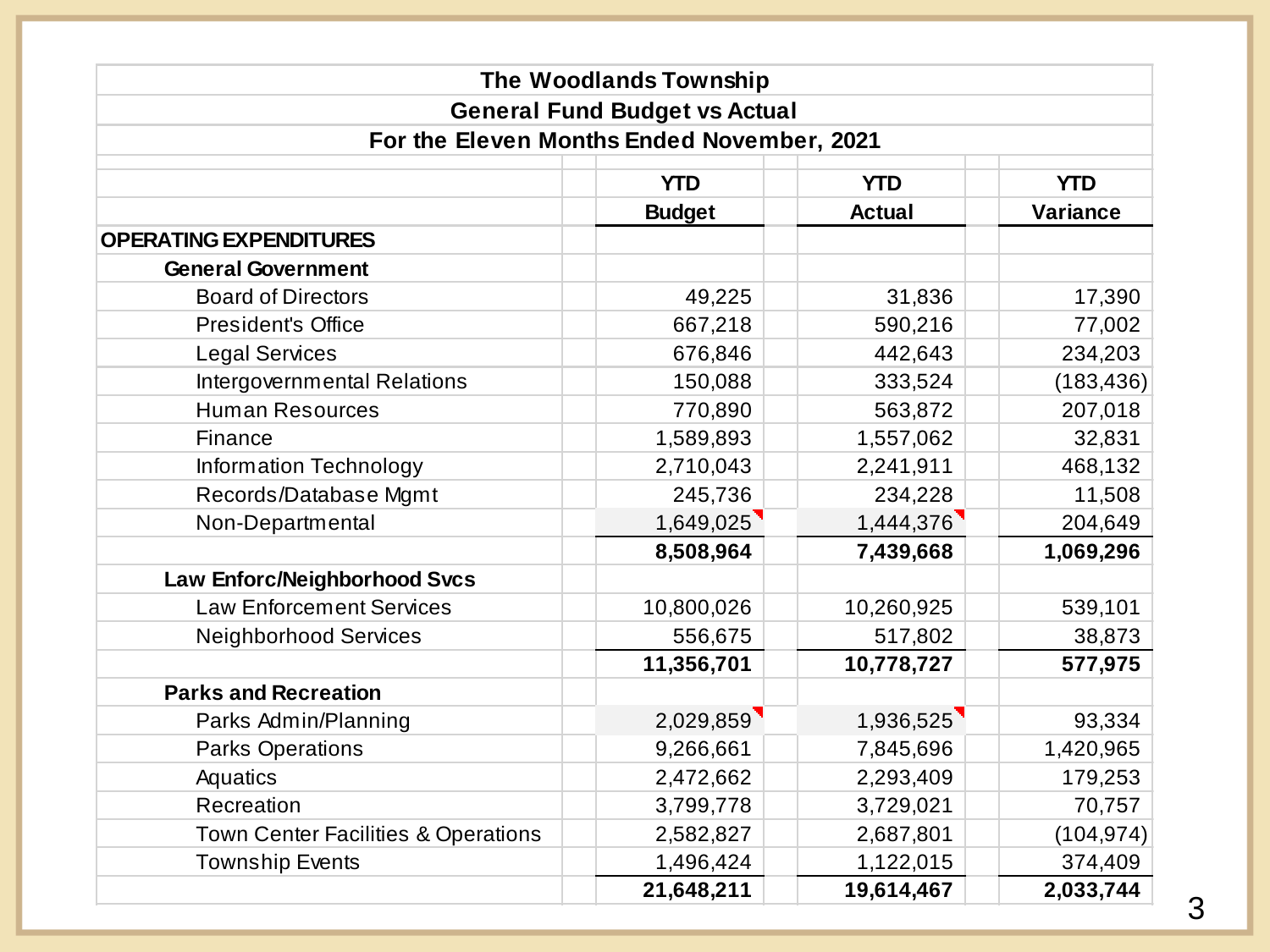|                                        | <b>The Woodlands Township</b>              |               |                 |  |  |  |  |  |  |  |
|----------------------------------------|--------------------------------------------|---------------|-----------------|--|--|--|--|--|--|--|
|                                        | <b>General Fund Budget vs Actual</b>       |               |                 |  |  |  |  |  |  |  |
|                                        | For the Eleven Months Ended November, 2021 |               |                 |  |  |  |  |  |  |  |
| <b>YTD</b><br><b>YTD</b><br><b>YTD</b> |                                            |               |                 |  |  |  |  |  |  |  |
|                                        | <b>Budget</b>                              | <b>Actual</b> | <b>Variance</b> |  |  |  |  |  |  |  |
| <b>OPERATING EXPENDITURES</b>          |                                            |               |                 |  |  |  |  |  |  |  |
| <b>Community Services</b>              |                                            |               |                 |  |  |  |  |  |  |  |
| <b>Community Services Admin</b>        | 1,910,376                                  | 1,259,786     | 650,590         |  |  |  |  |  |  |  |
| <b>Covenant Administration</b>         | 2,784,274                                  | (58, 391)     |                 |  |  |  |  |  |  |  |
| <b>Environmental Services</b>          | 596,024                                    | 553,257       | 42,767          |  |  |  |  |  |  |  |
| Streetlighting                         | 1,058,750                                  | 669,660       | 389,090         |  |  |  |  |  |  |  |
| Streetscape Maintenance                | 5,515,499                                  | 5,637,098     | (121, 599)      |  |  |  |  |  |  |  |
| <b>Solid Waste Services</b>            | 6,525,000                                  | 6,576,697     | (51, 697)       |  |  |  |  |  |  |  |
|                                        | 18,389,923                                 | 17,539,164    | 850,759         |  |  |  |  |  |  |  |
| <b>Community Relations</b>             |                                            |               |                 |  |  |  |  |  |  |  |
| <b>Community Relations</b>             | 727,556                                    | 648,072       | 79,484          |  |  |  |  |  |  |  |
| <b>CVB Staff Services</b>              | 761,712                                    | 671,328       | 90,384          |  |  |  |  |  |  |  |
|                                        | 1,489,268                                  | 1,319,400     | 169,868         |  |  |  |  |  |  |  |
| <b>Fire Department</b>                 |                                            |               |                 |  |  |  |  |  |  |  |
| Fire & EMS Management                  | 2,328,181                                  | 1,671,266     | 656,915         |  |  |  |  |  |  |  |
| <b>Fire Protection</b>                 | 19,251,055                                 | 19,254,333    | (3,278)         |  |  |  |  |  |  |  |
| Fire Dispatch                          | 1,475,804                                  | 1,396,571     | 79,233          |  |  |  |  |  |  |  |
|                                        | 23,055,040                                 | 22,322,170    | 732,870         |  |  |  |  |  |  |  |
| <b>Other Expenditures</b>              |                                            |               |                 |  |  |  |  |  |  |  |
| Transportation                         | 533,422                                    | 531,910       | 1,512           |  |  |  |  |  |  |  |
| <b>Economic Development</b>            | 246,500                                    | 218,250       | 28,250          |  |  |  |  |  |  |  |
| Incorporation                          |                                            | 133,023       | (133, 023)      |  |  |  |  |  |  |  |
| <b>Regional Participation</b>          | 1,584,118                                  | 1,658,496     | (74, 378)       |  |  |  |  |  |  |  |
| Event Tax Cynthia Woods Pavilion       | 1,193,257                                  | 840,037       | 353,220         |  |  |  |  |  |  |  |
| <b>Other Expenditures</b>              | 700,450                                    | 839,817       | (139, 367)      |  |  |  |  |  |  |  |
|                                        | 4,257,747                                  | 4,221,533     | 36,214          |  |  |  |  |  |  |  |
| <b>EXPENDITURE SUBTOTAL</b>            | 88,705,854                                 | 83,235,129    | 5,470,726       |  |  |  |  |  |  |  |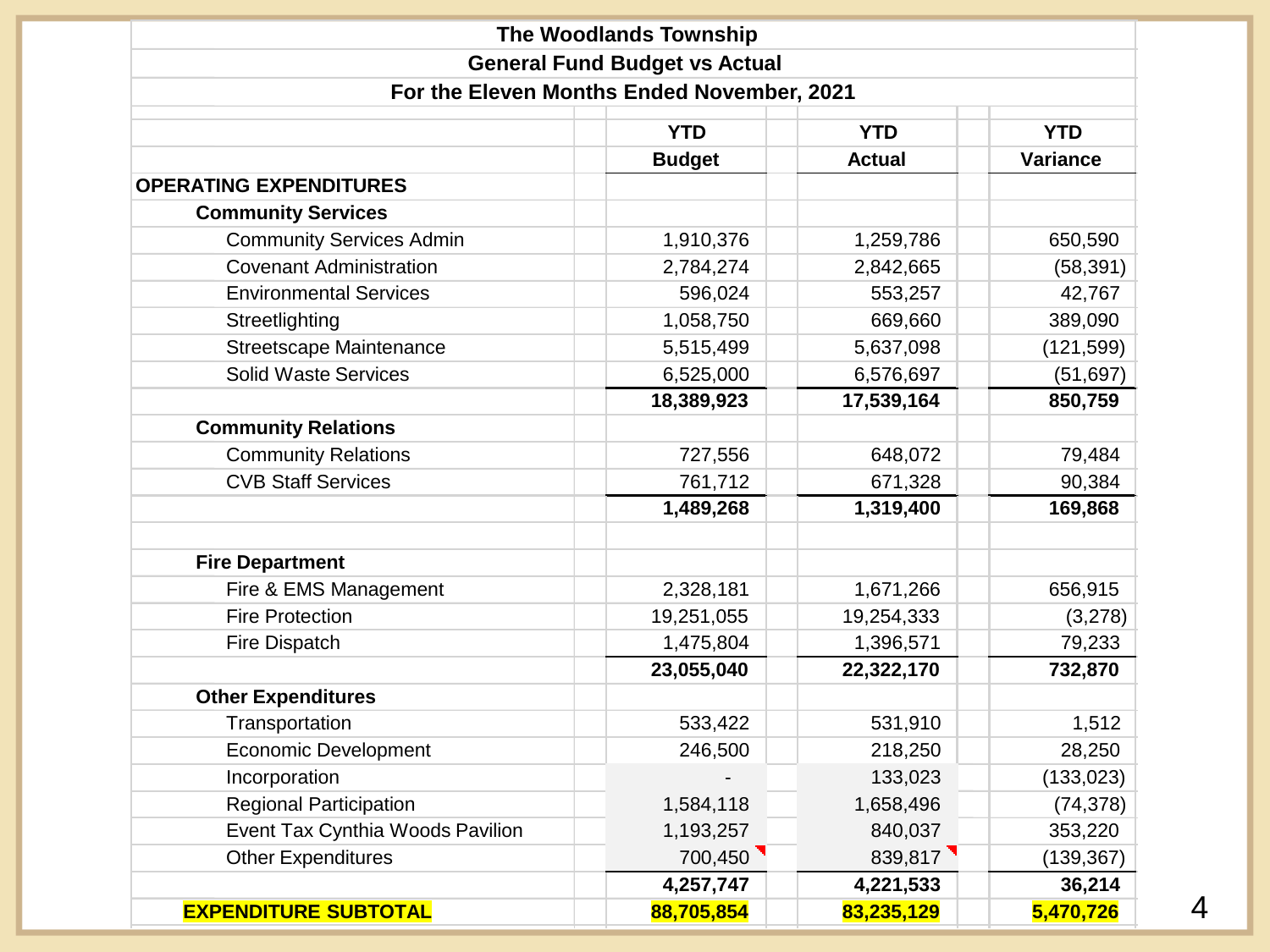|                                       |                  |                  |                              | THE WOODLANDS TOWNSHIP    |                             |          |                             |          |  |  |
|---------------------------------------|------------------|------------------|------------------------------|---------------------------|-----------------------------|----------|-----------------------------|----------|--|--|
|                                       |                  |                  |                              | <b>SALES TAX DEPOSITS</b> |                             |          |                             |          |  |  |
| <b>REPORT DATE: DECEMBER 31, 2021</b> |                  |                  |                              |                           |                             |          |                             |          |  |  |
|                                       |                  |                  |                              |                           |                             |          |                             |          |  |  |
|                                       |                  |                  |                              |                           | <b>Variances</b>            |          |                             |          |  |  |
|                                       |                  |                  |                              |                           | Actual 2021 vs. Actual 2020 |          | Actual 2021 vs. Budget 2021 |          |  |  |
|                                       | Actual 2019      | Actual 2020      | Budget 2021                  | Actual 2021               | \$ Change                   | % Change | \$ Change                   | % Change |  |  |
| JAN                                   | \$<br>4,005,841  | \$<br>4,318,678  | \$<br>4,022,663              | \$<br>4,255,141           | \$<br>(63, 537)             | $-1.5%$  | $\mathfrak{S}$<br>232,478   | 5.8%     |  |  |
| <b>FEB</b>                            | 5,792,714        | 6,599,334        | 5,971,625                    | 5,775,206                 | (824, 128)                  | $-12.5%$ | (196, 419)                  | $-3.3%$  |  |  |
| <b>MAR</b>                            | 3,818,902        | 3,852,833        | 3,797,368                    | 3,573,281                 | (279, 552)                  | $-7.3%$  | (224, 087)                  | $-5.9%$  |  |  |
| <b>APR</b>                            | 3,732,695        | 3,638,201        | 3,681,307                    | 3,456,080                 | (182, 121)                  | $-5.0%$  | (225, 227)                  | $-6.1%$  |  |  |
| <b>MAY</b>                            | 4,278,052        | 3,961,878        | 4,402,043                    | 5,076,067                 | 1,114,189                   | 28.1%    | 674,024                     | 15.3%    |  |  |
| <b>JUN</b>                            | 4,300,331        | 3,068,566        | 4,094,903                    | 4,473,839                 | 1,405,273                   | 45.8%    | 378,936                     | 9.3%     |  |  |
| JUL                                   | 4,127,286        | 3,148,196        | 4,088,918                    | 4,503,450                 | 1,355,254                   | 43.0%    | 414,532                     | 10.1%    |  |  |
| <b>AUG</b>                            | 4,550,116        | 3,954,697        | 4,585,990                    | 5,562,361                 | 1,607,664                   | 40.7%    | 976,371                     | 21.3%    |  |  |
| <b>SEP</b>                            | 4,335,047        | 3,333,019        | 4,269,911                    | 4,553,141                 | 1,220,123                   | 36.6%    | 283,230                     | 6.6%     |  |  |
| <b>OCT</b>                            | 3,852,134        | 3,703,073        | 3,848,488                    | 4,372,514                 | 669,441                     | 18.1%    | 524,026                     | 13.6%    |  |  |
| <b>NOV</b>                            | 4,336,433        | 4,044,739        | 4,321,977                    | 5,378,154                 | 1,333,415                   | 33.0%    | 1,056,177                   | 24.4%    |  |  |
| <b>DEC</b>                            | 4,653,235        | 3,792,581        | 4,282,914                    | 4,526,094                 | 733,513                     | 19.3%    | 243,180                     | 5.7%     |  |  |
|                                       |                  |                  |                              |                           |                             |          |                             |          |  |  |
| <b>TOTAL</b>                          | 51,782,785<br>\$ | 47,415,795<br>\$ | 51,368,107<br>$\mathfrak{S}$ |                           |                             |          |                             |          |  |  |
|                                       |                  |                  |                              |                           |                             |          |                             |          |  |  |
| <b>YTD</b>                            | \$51,782,785     | \$47,415,795     | \$51,368,107                 | \$5,505,327               | \$<br>8,089,532             | 17.1%    | \$<br>4,137,220             | 8.1%     |  |  |

5